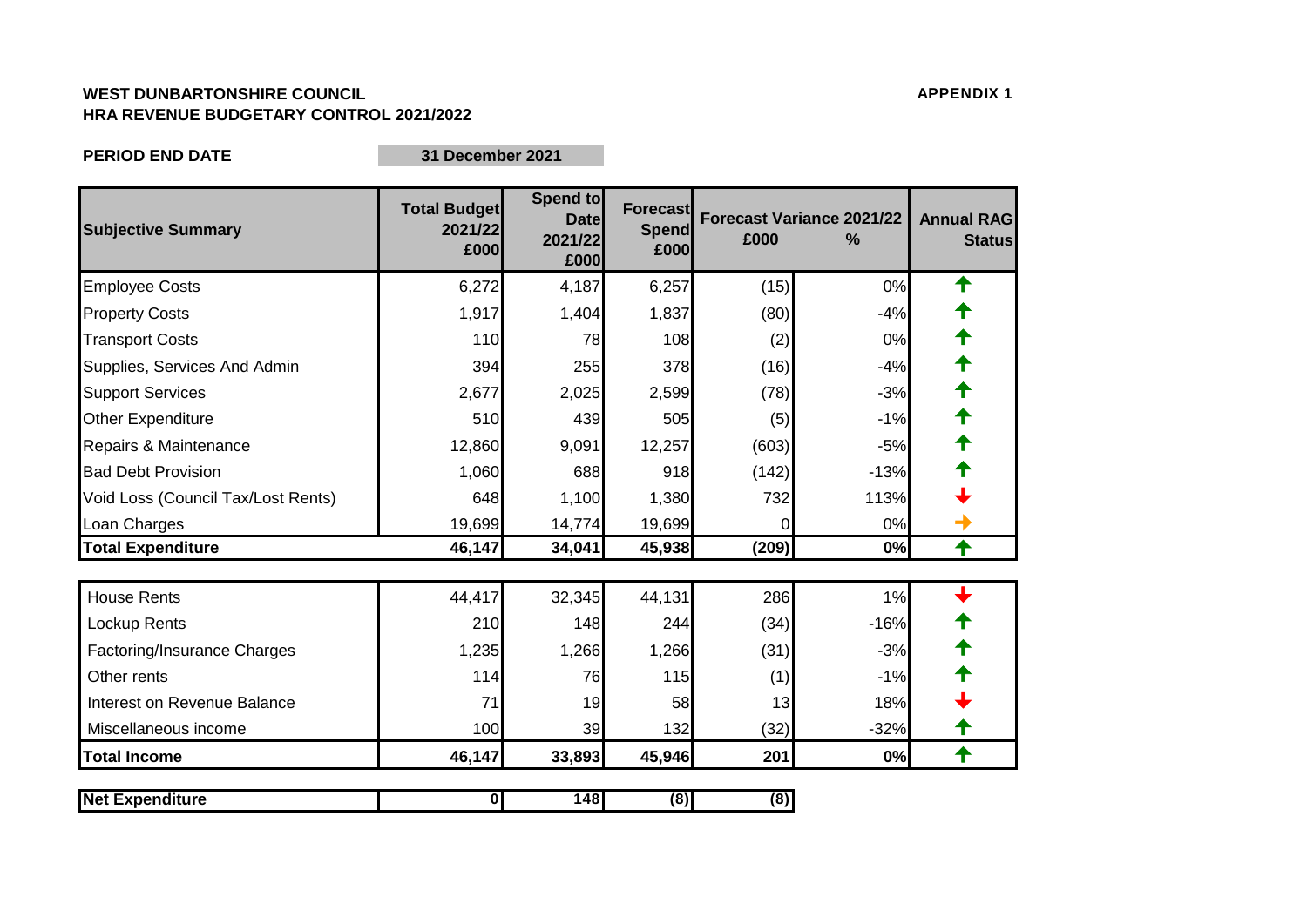## **WEST DUNBARTONSHIRE COUNCIL APPENDIX 2 HRA REVENUE BUDGETARY CONTROL 2021/2022 ANALYSIS FOR VARIANCES OVER £50,000**

**PERIOD 9**

| <b>MONTH END DATE</b> |  |  |
|-----------------------|--|--|

**MONTH END DATE 31 December 2021**

| <b>Budget Details</b>      |               |       |                                   |   |               |
|----------------------------|---------------|-------|-----------------------------------|---|---------------|
| <b>Subjective Analysis</b> | <b>Budget</b> |       | <b>Forecast</b> forecast Variance |   | <b>RAG</b>    |
|                            |               | Spend |                                   |   | <b>Status</b> |
|                            | £000          | £000  | £000                              | ℅ |               |

| <b>IPROPERTY COSTS</b>                                                           |                                                                                                                                                                                                              | 1.917 | 1,837 | (80) | $-4%$ |  |
|----------------------------------------------------------------------------------|--------------------------------------------------------------------------------------------------------------------------------------------------------------------------------------------------------------|-------|-------|------|-------|--|
| <b>Subjective Description</b>                                                    |                                                                                                                                                                                                              |       |       |      |       |  |
| This budget covers electricity, gas, rates, rents, cleaning and insurance costs. |                                                                                                                                                                                                              |       |       |      |       |  |
| <b>Variance Narrative</b>                                                        |                                                                                                                                                                                                              |       |       |      |       |  |
| <b>Main Issues</b>                                                               | The main reasons for this underspend relates to the expectation that the year end recharge<br>for the cost of property insurance will be more in line with last year's actual than assumed<br>within budget. |       |       |      |       |  |
| <b>Mitigating Action</b>                                                         | No mitigating action is required.                                                                                                                                                                            |       |       |      |       |  |
| <b>Anticipated Outcome</b>                                                       | A year end underspend is anticipated                                                                                                                                                                         |       |       |      |       |  |

| <b>Budget Details</b>                                   |                                                                                                                                                                        | <b>Variance Analysis</b> |       |                            |       |                             |  |
|---------------------------------------------------------|------------------------------------------------------------------------------------------------------------------------------------------------------------------------|--------------------------|-------|----------------------------|-------|-----------------------------|--|
| <b>Subjective Analysis</b>                              |                                                                                                                                                                        | <b>Budget</b>            | Spend | Forecast forecast Variance |       | <b>RAG</b><br><b>Status</b> |  |
|                                                         |                                                                                                                                                                        |                          |       |                            |       |                             |  |
| <b>SUPPORT SERVICES</b>                                 |                                                                                                                                                                        | 2,677                    | 2,599 | (78)                       | $-3%$ |                             |  |
| <b>Subjective Description</b>                           |                                                                                                                                                                        |                          |       |                            |       |                             |  |
| This budget covers central support recharges to the HRA |                                                                                                                                                                        |                          |       |                            |       |                             |  |
| <b>Variance Narrative</b>                               |                                                                                                                                                                        |                          |       |                            |       |                             |  |
| <b>Main Issues</b>                                      | The year end recharge for the use of central support services is anticipated to be similar to<br>last year and lower than budgeted resulting in a favourable variance. |                          |       |                            |       |                             |  |
| <b>Mitigating Action</b>                                | No mitigating action is required.                                                                                                                                      |                          |       |                            |       |                             |  |
| <b>Anticipated Outcome</b>                              | A year end underspend is anticipated                                                                                                                                   |                          |       |                            |       |                             |  |

| <b>Budget Details</b>                                                           |                                   | <b>Variance Analysis</b>                                                              |              |                            |       |                             |  |
|---------------------------------------------------------------------------------|-----------------------------------|---------------------------------------------------------------------------------------|--------------|----------------------------|-------|-----------------------------|--|
| <b>Subjective Analysis</b>                                                      |                                   | <b>Budget</b>                                                                         | <b>Spend</b> | Forecast forecast Variance |       | <b>RAG</b><br><b>Status</b> |  |
|                                                                                 |                                   | £000                                                                                  | £000         | £000                       | %     |                             |  |
|                                                                                 |                                   |                                                                                       |              |                            |       |                             |  |
| <b>REPAIRS &amp; MAINTENANCE</b>                                                |                                   | 12,860                                                                                | 12,257       | (603)                      | $-5%$ |                             |  |
| <b>Service Description</b>                                                      |                                   |                                                                                       |              |                            |       |                             |  |
| This budget covers all repair and maintenance expenditure to houses and lockups |                                   |                                                                                       |              |                            |       |                             |  |
| <b>Variance Narrative</b>                                                       |                                   |                                                                                       |              |                            |       |                             |  |
| <b>Main Issues</b>                                                              | contracts.                        | The projected underspend is attributable to lower than budgeted costs for maintenance |              |                            |       |                             |  |
| <b>Mitigating Action</b>                                                        | No mitigating action is required. |                                                                                       |              |                            |       |                             |  |
| <b>Anticipated Outcome</b>                                                      |                                   | A year end underspend is anticipated.                                                 |              |                            |       |                             |  |